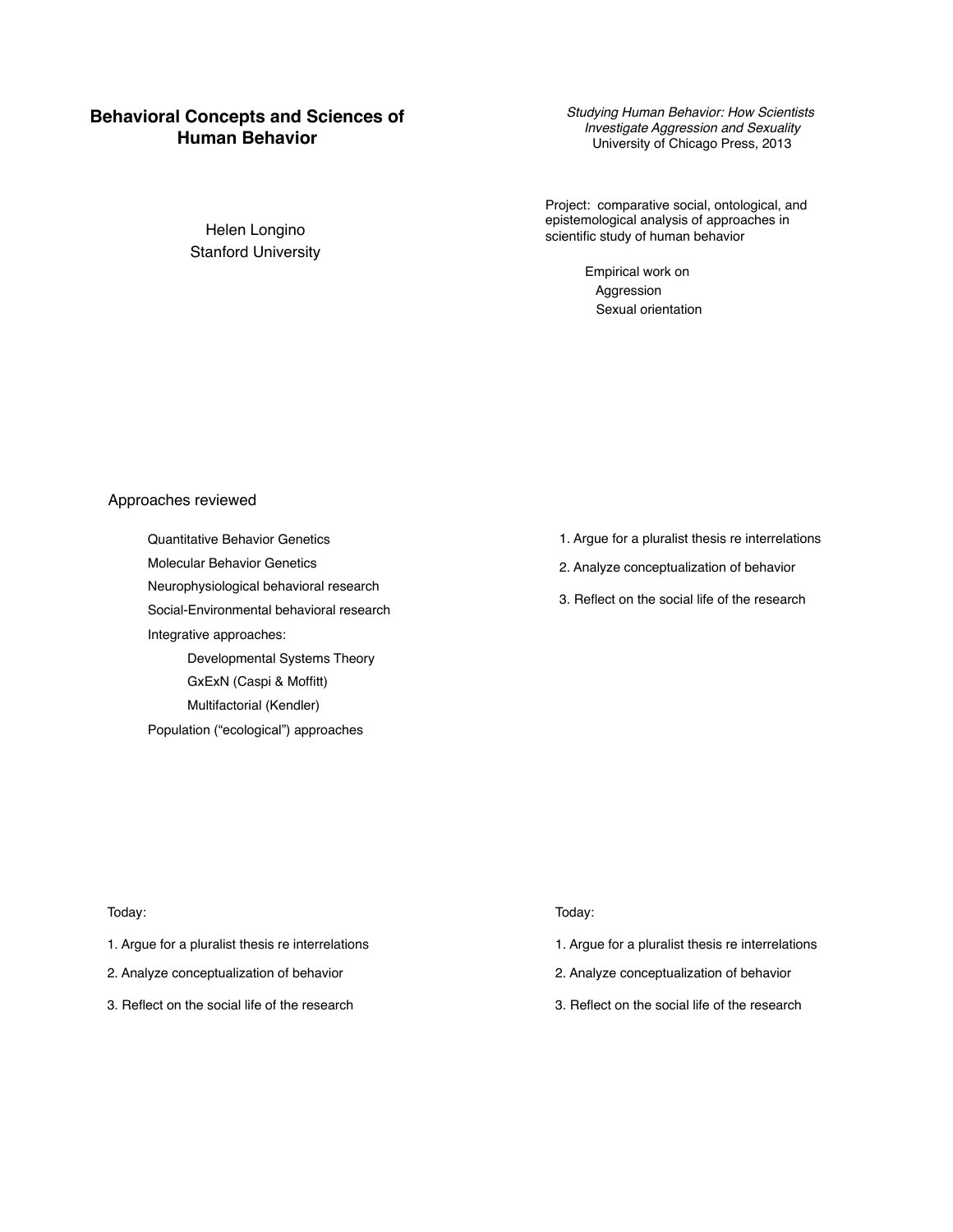Today:

- 1. Argue for a pluralist thesis re interrelations
- 2. Analyze conceptualization of behavior
- 3. Reflect on the social life of the research

social stereotypes and implicit bias

externally: looping effects

4. Change the question(s)?

Focus on aspects of concept formation and ontology

2a. Concept formation in behavioral sciences: operationalization and measurement

2b. Factors in operationalizations and construction of "object of inquiry"

3a. Interaction of internal and contextual aspects of research

3b. Social consequences

4. Ontological alternatives (and associated research alternatives)

Part 1

# Constructing studiable objects

# **AGGRESSION IN ANIMALS**

Operationalized as

- i. stereotyped motor behavior (flank marking)
- ii. offensive reaction to 'intruders' in cage
- iii.maternal (protective) aggression
- iv. sexual competition
- v.others

Observation in the wild or intervention on laboratory animals.

# **AGGRESSION IN HUMANS**

- i. conviction of violent crime
- ii. fighting in prison
- iii. delinquency (including truancy and drug use)
- iv. violent rage (verbal or physical)
- v. anger, irritability, verbal aggression
- vi. hitting a doll
- vii. assault

viii. diagnosis of Antisocial Personality or Oppositional Defiant Disorder or Childhood Conduct Disorder

ix. score on psychological testing instrument

- a. B-D Hostility Inventory
- b. Aggression subscale of Child Behavior Checklist
- c. Gray and Cloninger personality dimensions (impulsivity, anxiety, reward dependence)
- d. Others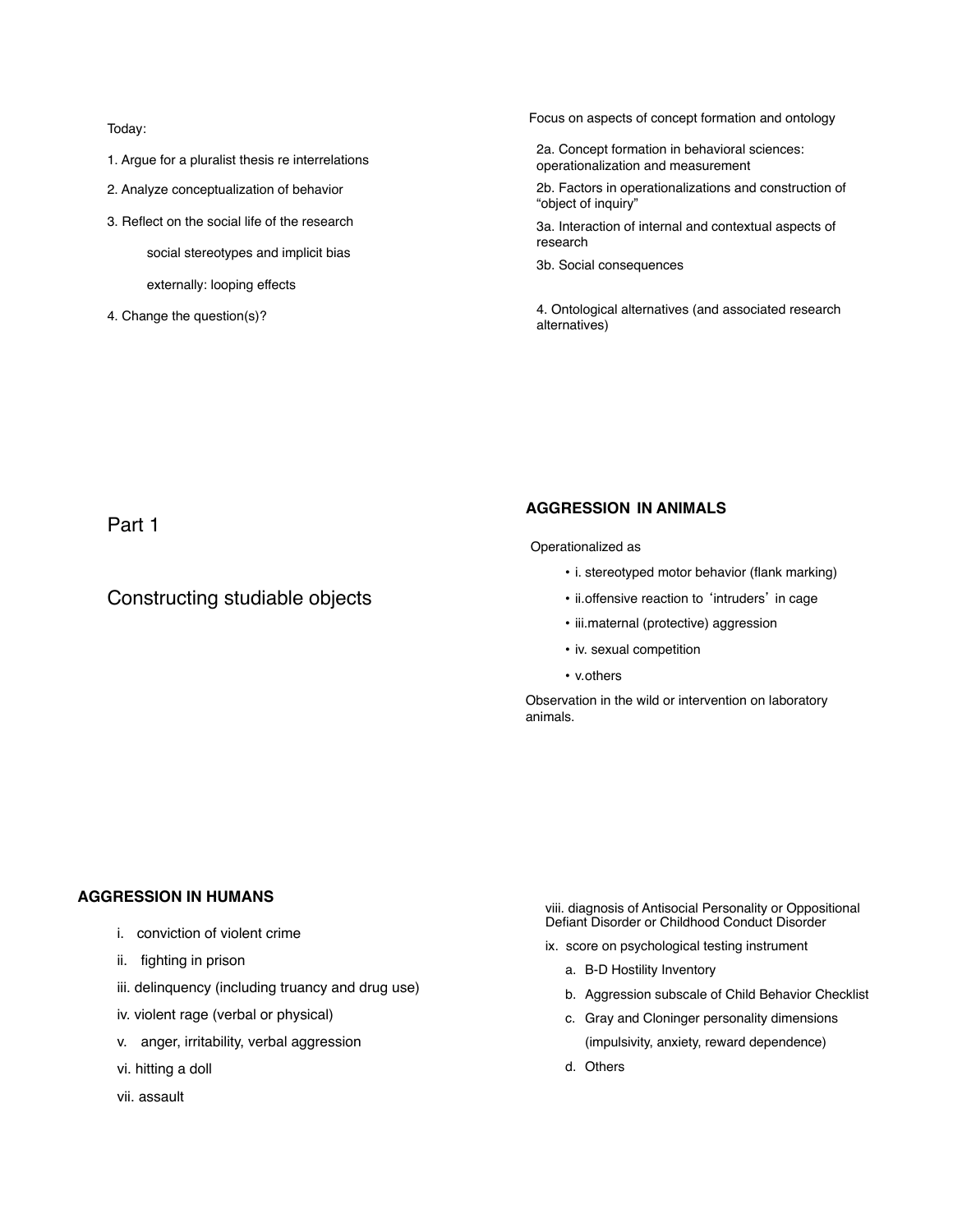# Methods:

Behavioral index measured by

- other (parent or teacher) report;
- self report;
- clinical observation;
- public records.

#### Research effort:

Associate frequency of or variation in measured behavioral index in members of a study population with genetic, hormonal, neuronal, social factor or some combination.

Assumption: All measure same behavioral disposition: aggression (note some distinguishing of delinquency and aggression, but reviews tend to include both)

Note: these all involve action of one individual against another (or surrogate).

Not the aggression of soldiers, police, or prison guards

And the behaviors, through operationalization, are described independently of the contexts in which they are meaningful actions towards or against another.

# **Sexual behavior in (non-human) animals**

Mounting (male typical) Lordosis (female typical)

Sexual orientation:

Sex of animal towards which mounting or lordosis displayed

Display of sex atypical behavior

# **Sexual Orientation--Kinsey**

- Exclusively heterosexual
- Predominantly heterosexual, only incidentally homosexual
- Predominantly heterosexual, more than incidentally homosexual
- Equally heterosexual and homosexual
- Predominantly homosexual, but more than incidentally heterosexual
- Predominantly homosexual, only incidentally heterosexual
- Exclusively homosexual

### **Sexual Orientation--Kinsey**

Operationalized as

- Exclusively heterosexual
- Predominantly heterosexual, only incidentally homosexual
- Predominantly heterosexual, more than incidentally homosexual
- Equally heterosexual and homosexual
- Predominantly homosexual, but more than incidentally heterosexual
- Predominantly homosexual, only incidentally heterosexual
- Exclusively homosexual

# **Sexual Orientation -- Whalen, Geary, and Johnson**

Orthogonal dimensions:

- degree of arousability,
- frequency of sexual interaction,
- number of partners,

by

- sexual identity of partner
- aspects of partner other than sexual identity.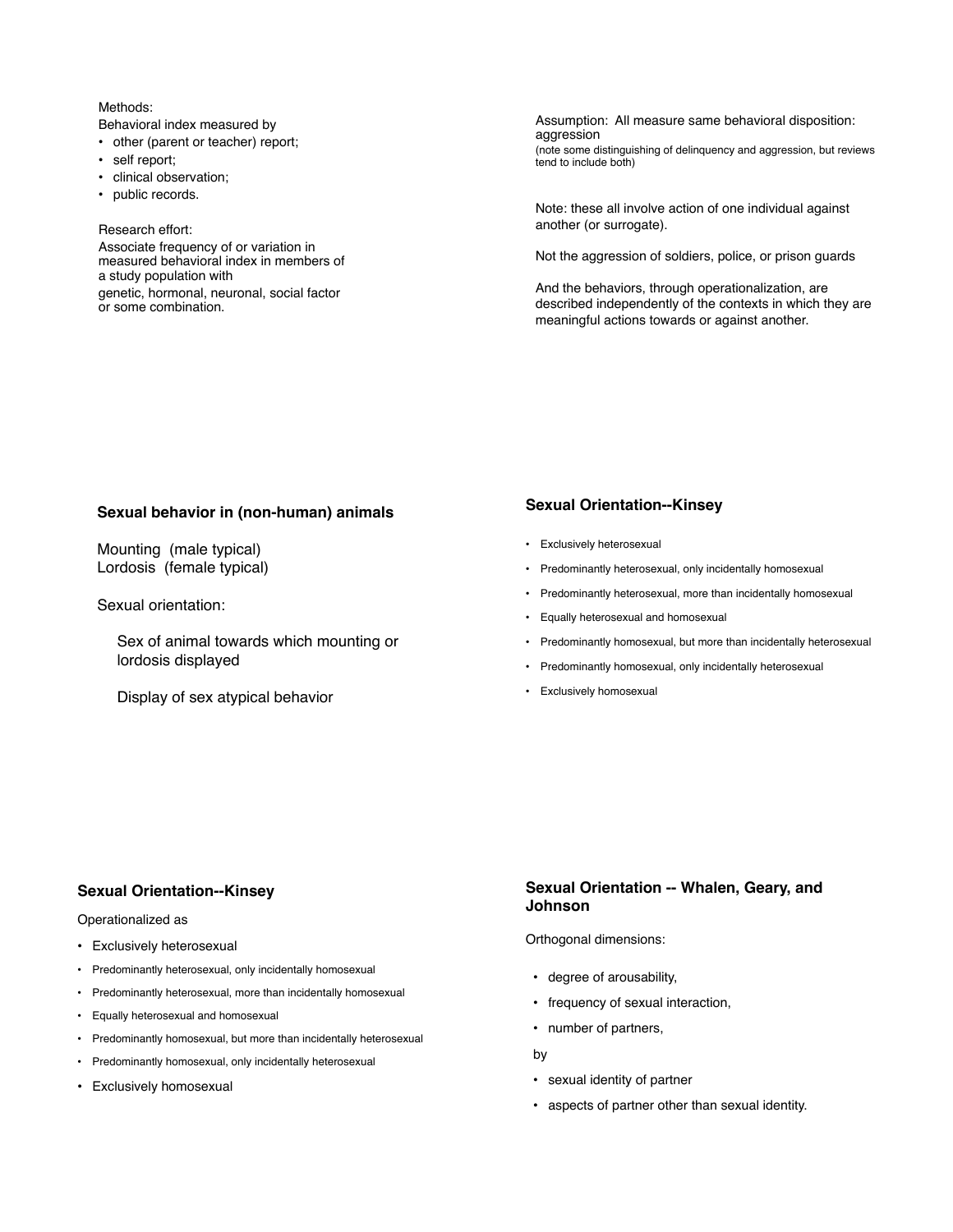### **Construction of object of inquiry**

- Public phenomena (as generally conceived: vague, imprecise)
- Meaning of object or construct label ("aggression") given through operationalizations -> studiable object -> "abstract common object" / "object of inquiry
- Object of inquiry = object putatively measured via operationalizations ("construct")
- Semantic process transforms the public phenomenon into an abstract common object through
	- selective elimination, (to what is measurable)
	- re-aggregation (with similarly measurable)

# **In behavioral research on aggression, sexual orientation, gender, others**

- 3 aspects interact in the semantic process
- the shared context of origin, our folk psychology,
- the requirements for creating a studiable object of inquiry, and
- Ontological/methodological presuppositions, especially individualism.

#### **Shared context of origin**

- Our interest in behavior lies primarily in the domain of our moral lives and discourse
	- -- why did so and so do thus and such?
	- -- what makes so and so act like that?
	- -- why do so many Xs Φ?
- Folk psychological system of classification and explanation of action that coordinates with our practices of moral judgment.
	- Behaviors studied will be those about which we have moral (or p concerns

### **Creation of studiable object**

- A) Isolation of phenomena that can be studied, i.e.
	- reliably identified,
	- re-identified as of a particular type, whose
	- frequency can be measured.
- B) Behaviors decontextualized,
	- event types, expressive of individual dispositions
	- represented as participating in natural regularities.
- C) Behaviors (and dispositions) recontextualized
	- classified with other phenomena.

#### **Shared ontological/methodological presupposition**

#### Methodological individualism:

- 1. The behavior of groups or populations
	- aggregate of behaviors of individuals and
	- thus best studied at the individual level.
- 2. Causation internal to the individual

# Aggression as object of inquiry:

Individual act of harm directed against another individual originating in or expressive trait internal to the individual

Harm, aggression, and criminality associated through operationalizations

Other forms of harm (state sanctioned military, police, prison guard; indirect (corporate negligence); mob violence; mass defensive) eliminated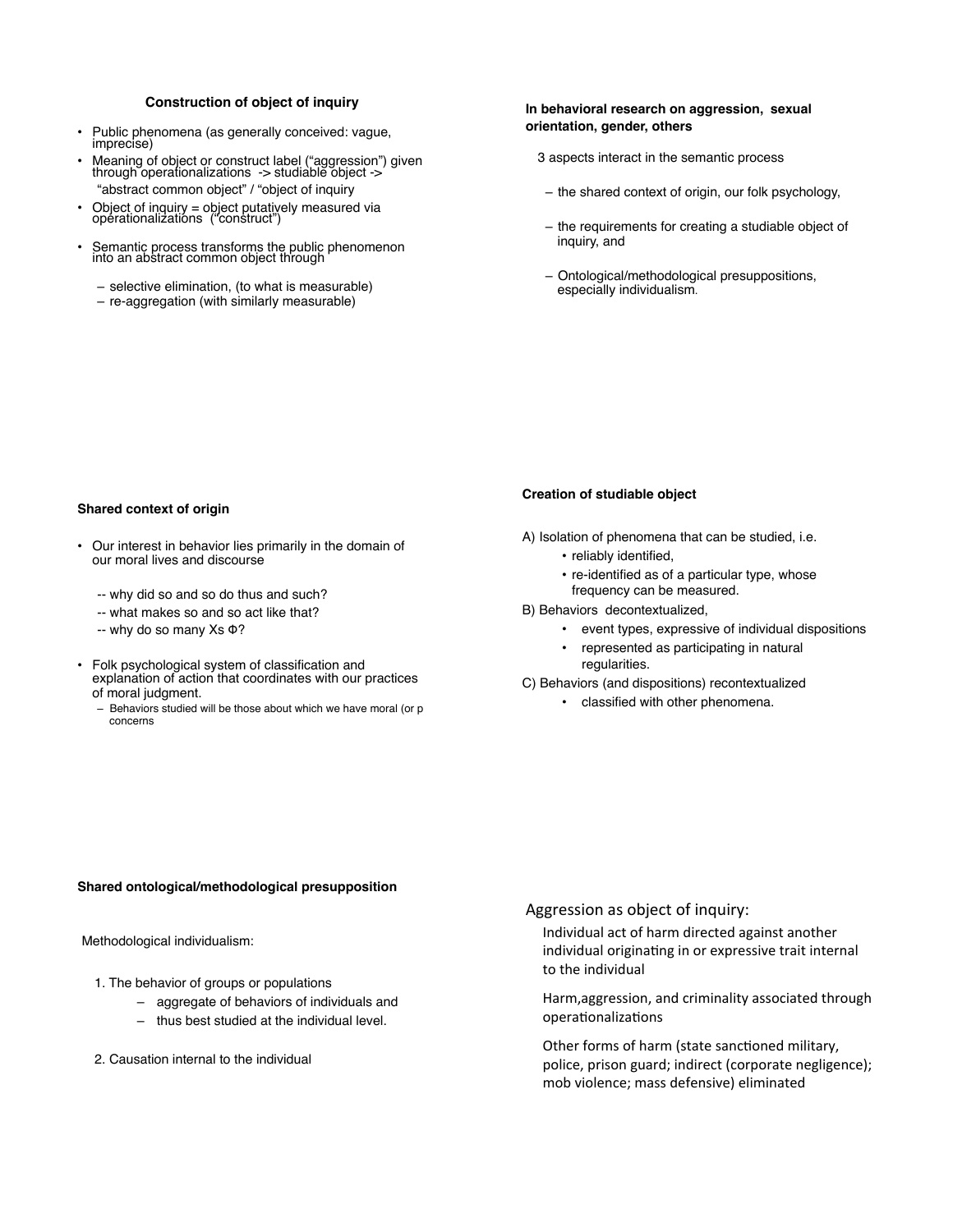# Aggression/harm: assault, fighting, injury; individual, group, proxy; state sanctioned, non-state sanctioned



Sexuality studied as bimodal sexual orientation aligns human sexuality with laboratory animal sexuality

- empties the space of intersection of sex of erotic object and other dimensions of erotic orientation
- absorbs the space between the extremes into the extremes

Part<sub>2</sub>

How does this process internal to research interact with processes external to the research?)

|          | Kinsey | Kinsey<br>2 | Kinsey<br>3 | Kinsey<br>4 | Kinsey<br>5 | Kinsey<br>6 | Kinsey |
|----------|--------|-------------|-------------|-------------|-------------|-------------|--------|
| Whalen 1 |        |             |             |             |             |             |        |
| Whalen 2 |        |             |             |             |             |             |        |
| Whalen 3 |        |             |             |             |             |             |        |
| Whalen 4 |        |             |             |             |             |             |        |
| Whalen 5 |        |             |             |             |             |             |        |
| $\cdot$  |        |             |             |             |             |             |        |
| ٠        |        |             |             |             |             |             |        |

Part<sub>2</sub>

How does this process internal to research interact with processes external to the research?)

1. Stereotype reinforcement:

Phenomenon:

Implicit bias studies:

both Euro-American and African-American subjects associate African American men with danger (and possible aggression against subject)

--Eberhardt and colleagues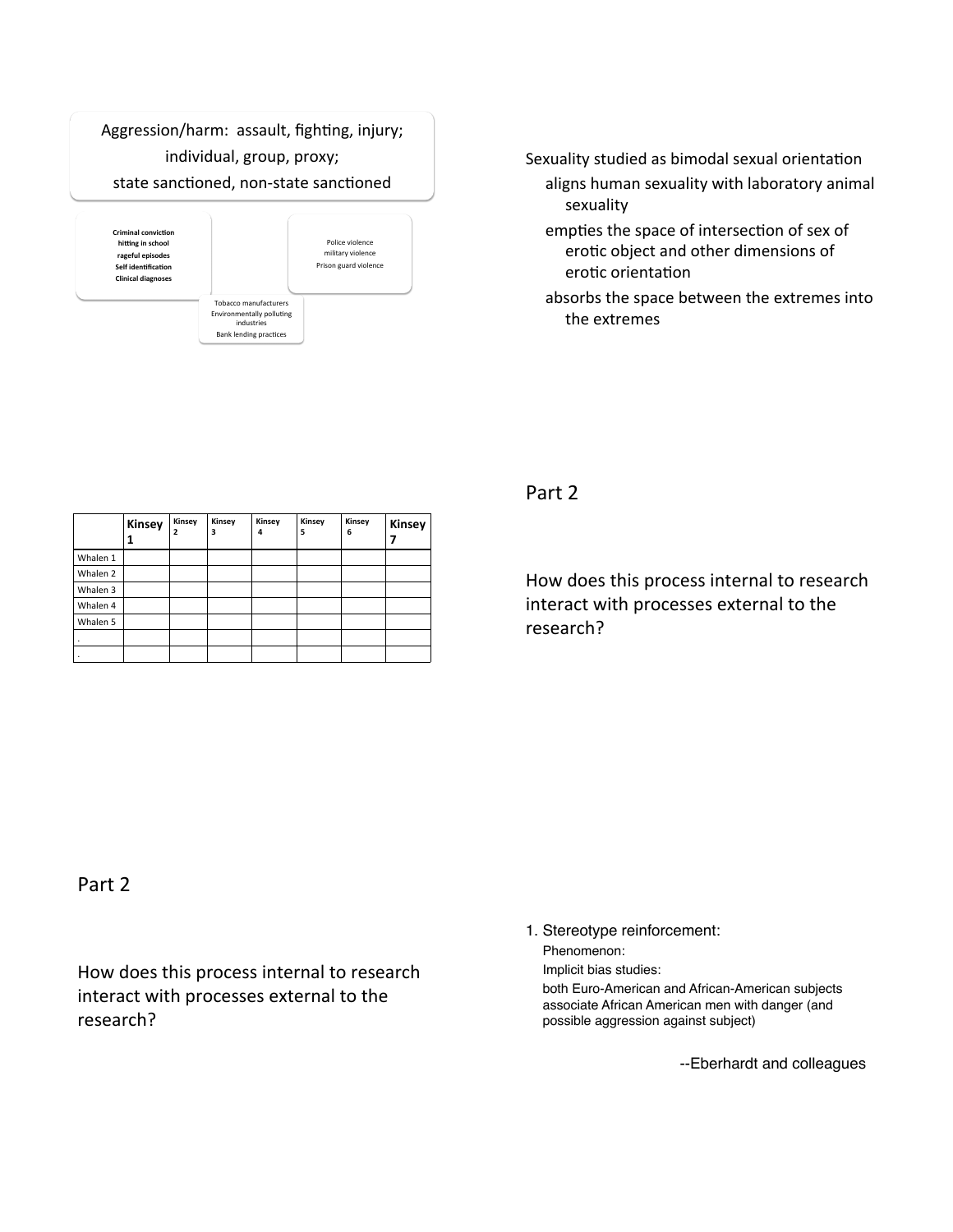# Internal to research context

# 1. Operationalization

a) aggression frequently operationalized as conviction of violent crime

b) salience of violent behavior in conceptualization of crime (note exclusion of forms of behavior involved in white collar offenses in behavioral indices of aggression)

# Internal to research context

### 1. Operationalization

a) aggression frequently operationalized as conviction of violent crime

b) salience of violent behavior in conceptualization of crime (note exclusion of forms of behavior involved in white collar offenses in behavioral indices of aggression)

# 2. Ultimate Research goals:

aggression studied in context of a) interest in understanding crime and violence b) interest in reducing incidence of crime and violent behavior

# Social context of research

1. Extreme overrepresentation of African-Americans (esp men) in state and federal prison (now joined by Latinos)

# Social context of research

- 1. Extreme overrepresentation of African-Americans (esp men) in state and federal prison (now joined by Latinos)
- 2. Tendency to conflate incarceration with tendency towards aggression/violence (although most of the incarcerated are so for drug offenses)

# Social context of research

- 1. Extreme overrepresentation of African-Americans (esp men) in state and federal prison (now joined by Latinos)
- 2. Tendency to conflate incarceration with tendency towards aggression/violence (in spite of majority of incarceration for drug offenses)
- 3. Tendency in media to emphasize research findings of genetic and (to a lesser extent) neurobiological associations with aggression/violence.
- 4. History of attributing group traits to shared genetic factors ("IQ")

# Research and race

# Combination of

- internal structure of aggression research (operationalization and goals) and
- the social context in which the research acquires its social meaning

perpetuates the cultural association of racial identity and (potential/probable) aggressivity/violence/criminality

(in spite of apparent fact that most African-American men are initially incarcerated for drug offenses)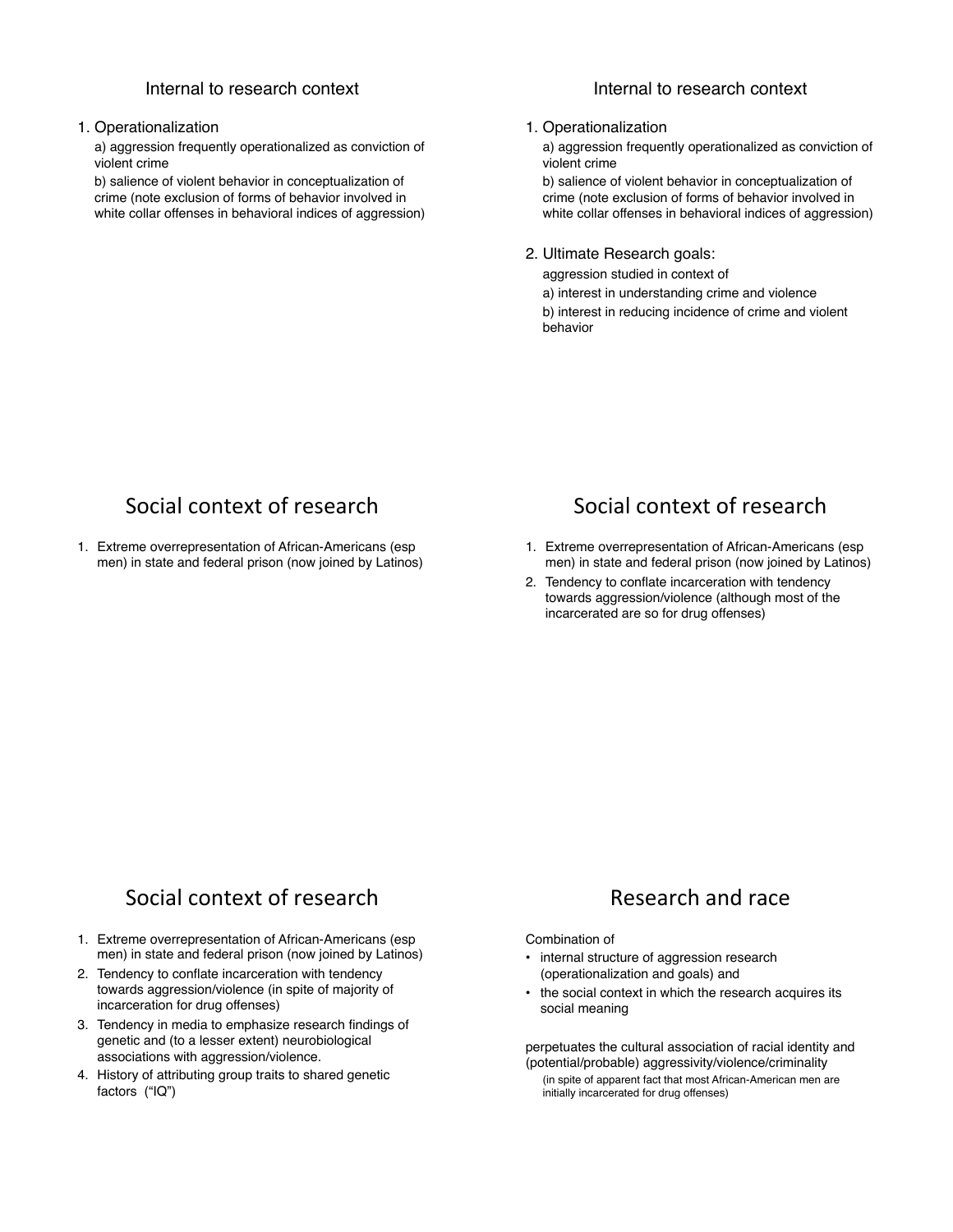# Consequences for

- persistence of prejudicial treatment of African American men independently of behavior, i.e. just on basis of racial classification
- attitudes towards the incarcerated (prison conditions)
- attitudes towards released felons (no voting rights, employment and housing difficulties, etc.)
	- Eberhardt: (white) support for prison reform depends on perception of racial makeup of prison population.

# Consequences for

- prejudicial treatment of African American men independently of behavior, i.e. just on basis of racial classification
- attitudes towards the incarcerated (prison conditions)
- attitudes towards released felons (no voting rights, employment and housing difficulties, etc.) – Eberhardt: support for prison reform depends on perception of racial makeup of prison population.
- given continued racial segregation and overwhelming proportion of African-American men in prison and hence among those released, continuing deprivation and alienation of African-Americans especially in inner cities

Racism doesn't overtly shape the research,

rather a combination of factors internal and external to the research

reinforce (or at least fail to contest) already existing social prejudices.

2. Looping (Hacking, 2006) effects?

Sexuality research and erotic orientation

Phenomenon:

Assumption of bimodality of sexual orientation

# Internal to the research

- 1. Practice of collapsing even the Kinsey scale indices to the two extremes: exclusively homosexual and exclusively heterosexual
- 2. Predominance of sexual orientation as topic studied)

# Social context of research

- 1. Belief that sexual orientation either biological (genetic) or choice
- 2. Biological interpretation conventionally associated with greater tolerance
- 3. Biological interpretation given greater attention in media reporting
- 4. Pressure on bisexuals to commit one way or the other.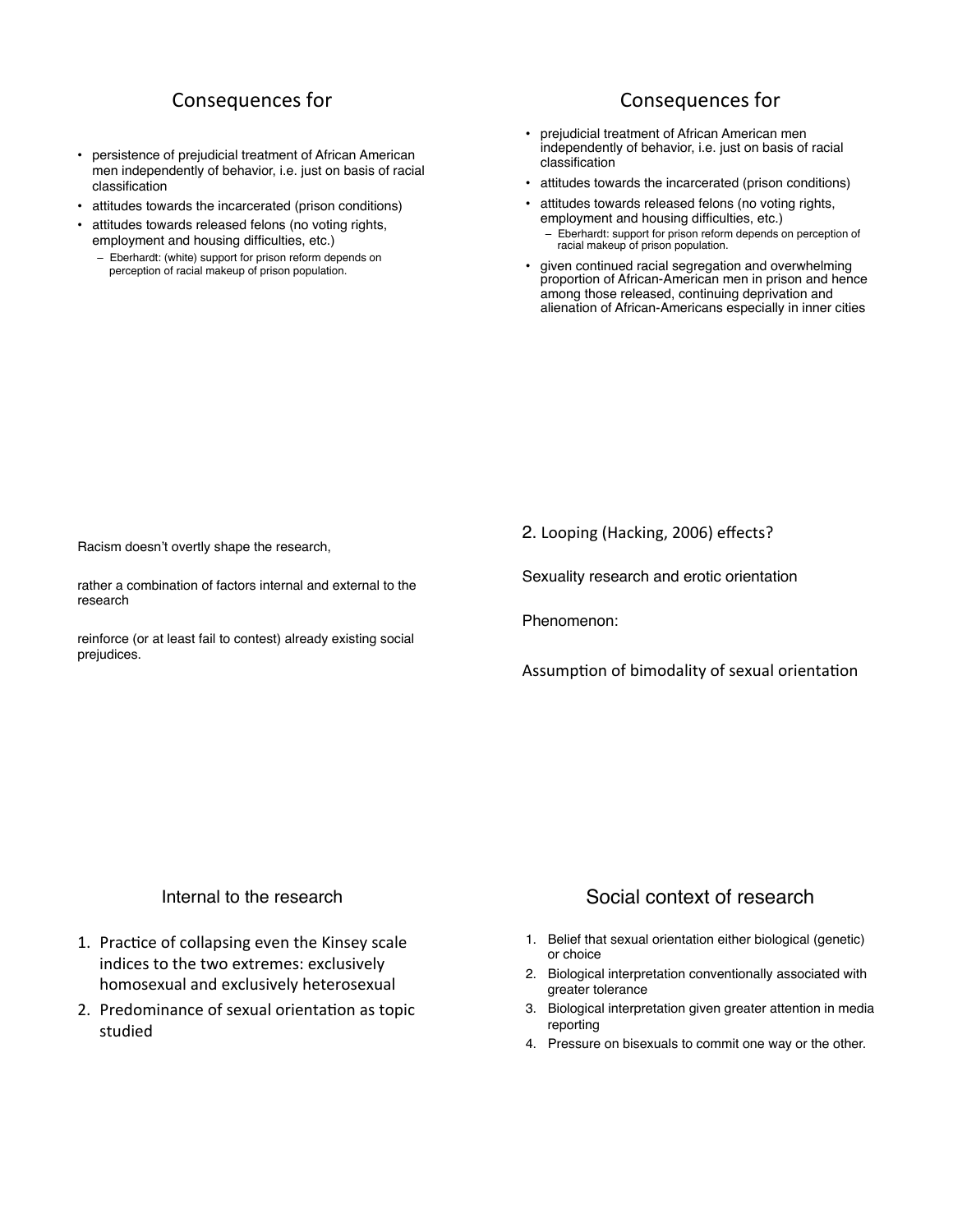# Research and sexuality

- 4. Pressure on bisexuals to commit one way or the other.
	- interacts with tendency towards monogamous pairbonding (even if serial),
	- communities congregate around shared sexual preference
	- visibility of "gay community"
	- intermediate status or oscillation among statuses seen as "bad faith" "participating in heterosexual privilege" "self-indulgence" (in context of punitive attitudes towards deviations from normative sexual orientations)

Combination of internal and external contribute to

- construction of "kind" status for Kinsey extremes,
- erotic orientation reduced to dichotomous binary : homo/heterosexuality [vs. multidimensionality of Whalen et al.]
- homosexuality as most salient feature of individual identity of those so labeled.
- Contrary to hope of researchers, homosexuality continues to be vulnerable to social prejudice, since putative identification of biological determinants highlights factors that in principle could be intervened on.

Looping?

Research focus on extremes and social pressures to identify combine to reinforce folk heterosexual-homosexual binary.

Will this discourage bisexuals from identifying as such? Thus in turn reinforcing the folk/research binary?

Part 3 Ontology

Alternative objects of inquiry? Different questions?

# **Methodological Individualism**

How genes, hormonal exposures, neurotransmitters, social experience (parental treatment, toys, media exposure… ), etc.

increase frequency of operationalized expressions of behaviors of interest:

Aggression: criminal conviction, fighting, rage Sexuality: total same sex vs. total other sex orientation

All measured as properties of individuals

Alternative possibilities re aggression

Arrests for assault Reports of assaults Assaults Incidents of fighting Violent quarrels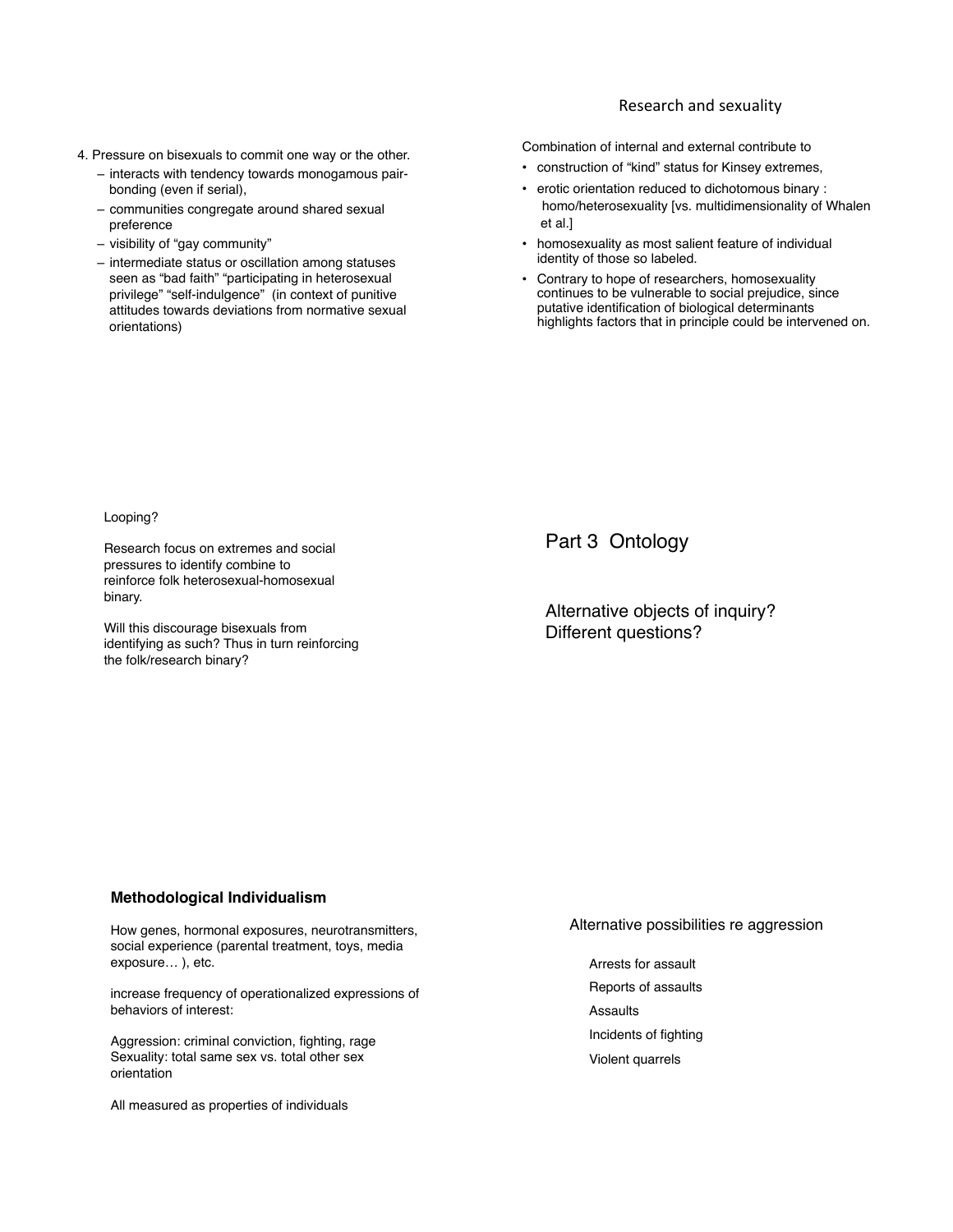# Alternative possibilities re sexual orientation

Same-sex coupling

Hetero-sex coupling

Couplings in context of committed

relationship

One-time "casual" couplings

**Celibacy** 

Onanism)

#### All interactions

Involve individuals, but don't denote properties of individuals, but interactional events or event types

These categorizations lend themselves to investigation through other research approaches.

Taking interactions as ontologically basic

#### Phenomena to investigate

Changes in relative frequencies of each episode/ interaction type

- over time,
- in different forms of community (urban/rural),
- in different societies, (Norway vs. France)
- different kinds of societies (agricultural/ industrialized), etc.

#### Phenomena to investigate

Changes in relative frequencies of each episode/ interaction type

- over time,
- in different forms of community (urban/rural),
- in different societies, (Norway vs. France)
- different kinds of societies (agricultural/ industrialized), etc.

Changes in relative frequencies and distributions of behaviors (conceived as individual behaviors) within a population -> Property is population property, not group property

Investigate association of variation among populations with

Physical environment: e.g Resource base shrinking/expanding; Climate variation.

Features of social structure: e.g. variations in distribution of wealth, of resource access; age structure; divisions of labor; structures of opportunity and reward …

### Approaches reviewed

Quantitative Behavior Genetics

Molecular Behavior Genetics

Neurophysiological behavioral research

Social-Environmental behavioral research

Integrative approaches:

Developmental Systems Theory

GxExN (Caspi & Moffitt)

Multifactorial (Kendler)

Population ("ecological") approaches